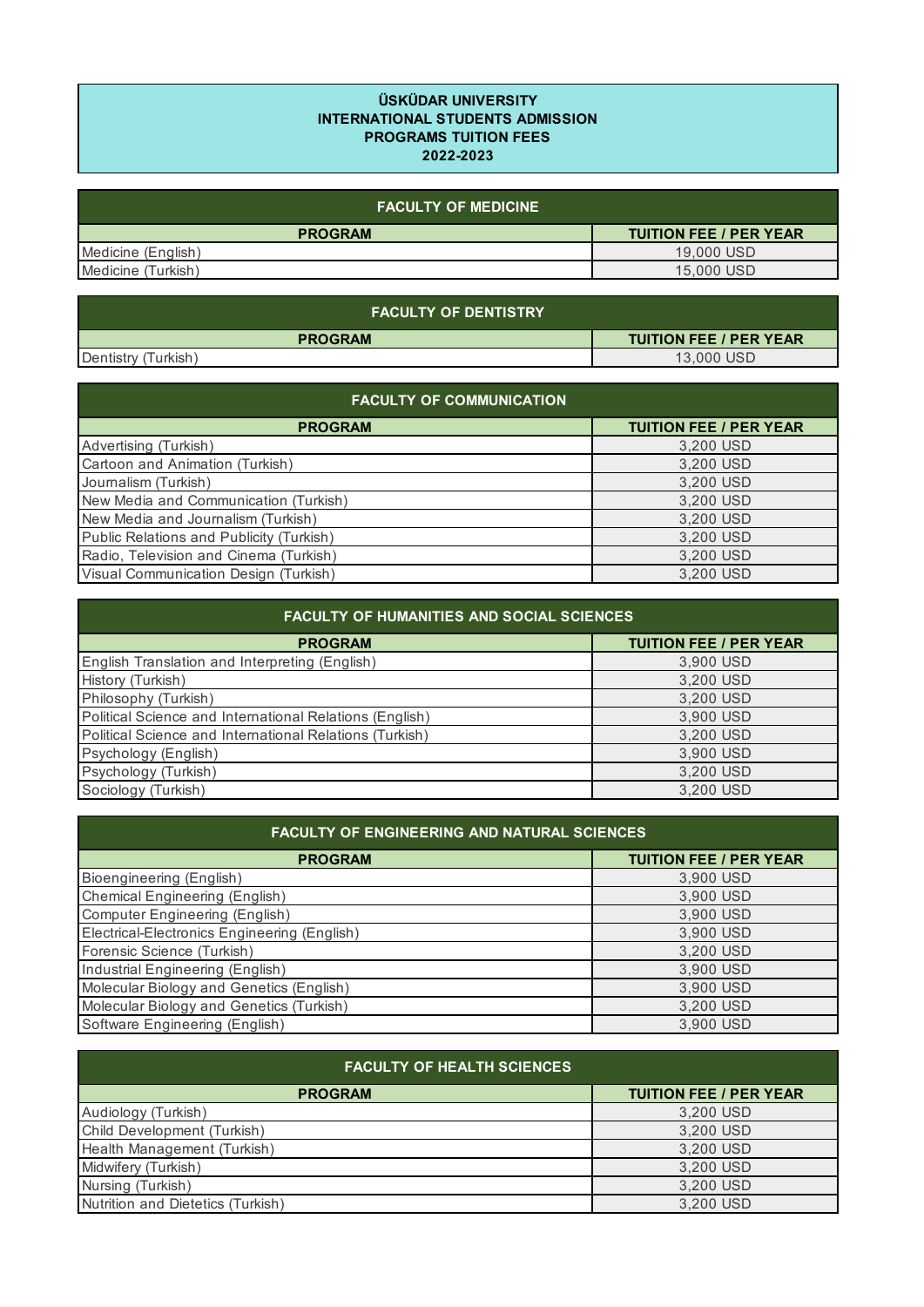| Occupational Health and Safety (Turkish)   | 3,200 USD |
|--------------------------------------------|-----------|
| Occupational Therapy (Turkish)             | 3.200 USD |
| Orthosis and Prosthesis (Turkish)          | 3,200 USD |
| Perfusion (Turkish)                        | 3,200 USD |
| Physiotherapy and Rehabilitation (Turkish) | 3,200 USD |
| Social Work (Turkish)                      | 3,200 USD |
| Speech and Language Therapy (Turkish)      | 3,200 USD |

| VOCATIONAL SCHOOL OF HEALTH SCIENCES PROGRAMS     |                               |
|---------------------------------------------------|-------------------------------|
| <b>PROGRAM</b>                                    | <b>TUITION FEE / PER YEAR</b> |
| All Vocational School of Health Sciences Programs | 2.400 USD                     |

| <b>ENGLISH PREPARATORY SCHOOL</b> |                               |
|-----------------------------------|-------------------------------|
| <b>PROGRAM</b>                    | <b>TUITION FEE / PER YEAR</b> |
| <b>English Preparatory Class</b>  | 3.900 USD                     |

| <b>TURKISH LANGUAGE COURSE '</b> |                               |
|----------------------------------|-------------------------------|
| <b>PROGRAM</b>                   | <b>TUITION FEE / PER YEAR</b> |
| Turkish Language Course          | 1.000 USD                     |

| <b>INSTITUTE OF SOCIAL SCIENCES</b>                      |                                    |
|----------------------------------------------------------|------------------------------------|
| <b>PROGRAM</b>                                           | <b>TUITION FEE / WHOLE PROGRAM</b> |
| Applied Psychology (Turkish)<br><b>Thesis</b>            | 6,000 USD                          |
| Applied Psychology (Turkish) _<br>Non-Thesis             | 4,550 USD                          |
| <b>Thesis</b><br>Clinical Psychology (Turkish)           | 15,000 USD                         |
| Clinical Psychology (Turkish) _ Non-Thesis               | 13,000 USD                         |
| Family Counseling (Turkish) Thesis                       | 3,300 USD                          |
| International Relations (Turkish) _ Thesis               | 3,300 USD                          |
| International Relations (Turkish) - Non-Thesis           | 2,900 USD                          |
| Media and Cultural Studies (Turkish) Thesis              | 3,300 USD                          |
| Media and Cultural Studies (Turkish) Non-Thesis          | 2,900 USD                          |
| Neuromarketing (Turkish) Thesis                          | 3.300 USD                          |
| Neuromarketing (Turkish) _ Non _ Thesis                  | 2,900 USD                          |
| New Media and Journalism (Turkish) Thesis                | 3,300 USD                          |
| New Media and Journalism (Turkish) Non-Thesis            | 2,900 USD                          |
| Philosophy (Turkish) Thesis                              | 3,300 USD                          |
| Philosophy (Turkish) _ Non-Thesis                        | 2,900 USD                          |
| Public Relations and Advertising (Turkish) Thesis        | 3,300 USD                          |
| Public Relations and Advertising (Turkish)<br>Non-Thesis | 2,900 USD                          |
| Sociology (Turkish) Thesis                               | 3,300 USD                          |
| Visual Communication Design (Turkish) _ Thesis           | 3,300 USD                          |
| Visual Communication Design (Turkish)<br>Non-Thesis      | 2,900 USD                          |
| Ph.D in International Relations (Turkish)                | 6,900 USD                          |
| Ph.D in New Media and Communication (Turkish)            | 6,900 USD                          |
| Ph.D. in Psychology (Turkish)                            | 17,000 USD                         |
| Ph.D. in Visual Communication Design (Turkish)           | 6,900 USD                          |

| <b>INSTITUTE OF TASAWWUF (SUFI) STUDIES</b>                    |                                    |
|----------------------------------------------------------------|------------------------------------|
| <b>PROGRAM</b>                                                 | <b>TUITION FEE / WHOLE PROGRAM</b> |
| Tasawwuf (Sufi) Culture and Literature (Turkish)<br>Thesis     | 4,550 USD                          |
| Tasawwuf (Sufi) Culture and Literature (Turkish)<br>Non-Thesis | 3.900 USD                          |
| Ph.D in Islamic Civilization, Thought, History and Literature  | 6,900 USD                          |

| <b>INSTITUTE OF HEALTH SCIENCES</b>                              |                               |
|------------------------------------------------------------------|-------------------------------|
| <b>PROGRAM</b>                                                   | I TUITION FEE / WHOLE PROGRAM |
| Addiction Consultancy and Rehabilitation (Turkish)<br>Thesis     | 3.300 USD                     |
| Addiction Consultancy and Rehabilitation (Turkish)<br>Non-Thesis | 2.900 USD                     |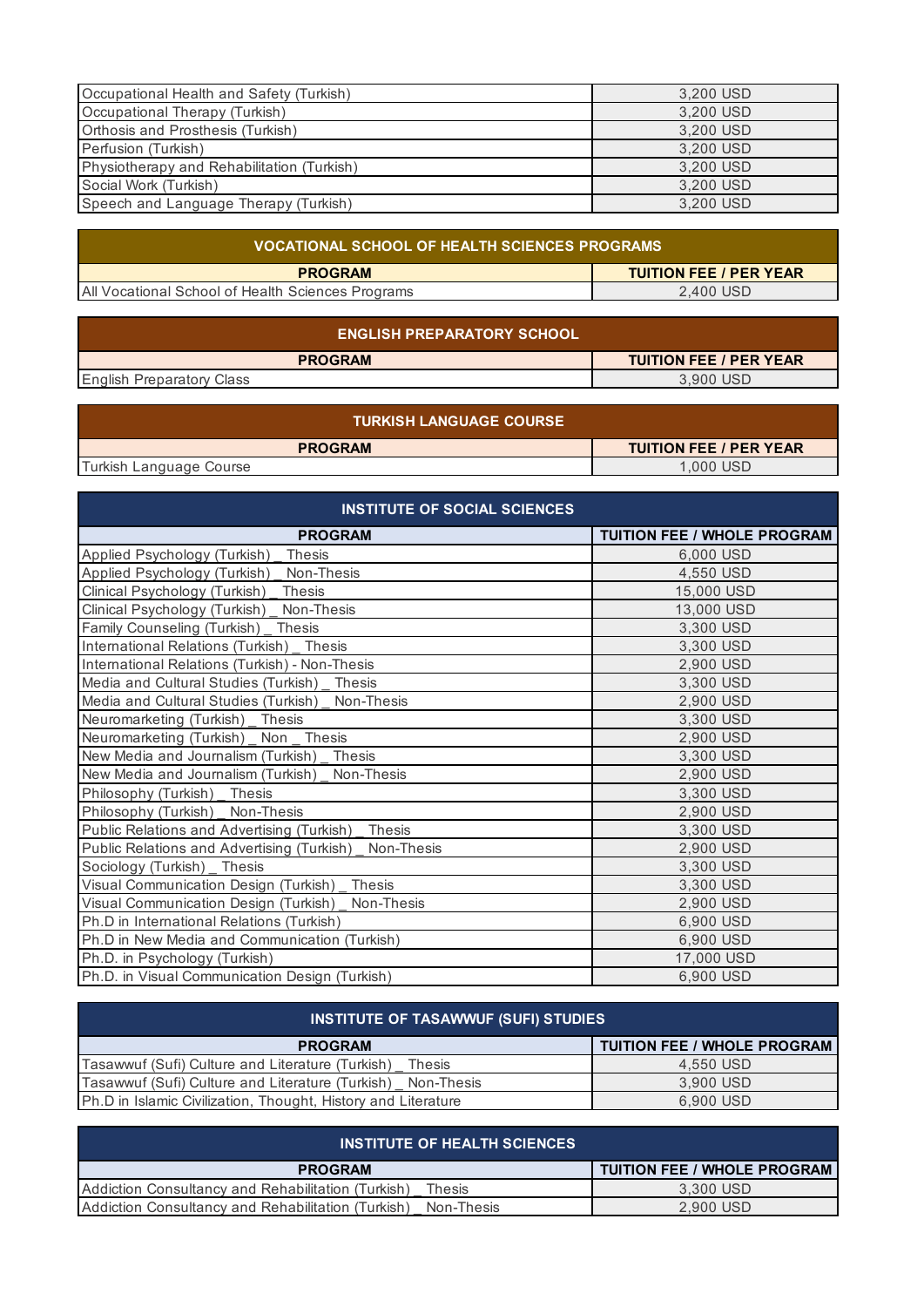| Child Development (Turkish) _ Thesis                      | 3,300 USD |
|-----------------------------------------------------------|-----------|
| Child Development (Turkish) _ Non _ Thesis                | 2,900 USD |
| Child Health and Diseases Nursing (Turkish)<br>Thesis     | 3,300 USD |
| Child Health and Diseases Nursing (Turkish)<br>Non-Thesis | 2,900 USD |
| Community Mental Health Nursing (Turkish)<br>Non-Thesis   | 2,900 USD |
| Health Informatics (Turkish) _ Thesis                     | 3,300 USD |
| Health Informatics (Turkish) Non-Thesis                   | 2,900 USD |
| Health Management (Turkish) _ Thesis                      | 3,300 USD |
| Health Management (Turkish) _ Non-Thesis                  | 2,900 USD |
| Internal Medicine Nursing (Turkish) _ Non-Thesis          | 2,900 USD |
| Midwifery (Turkish) Thesis                                | 3,300 USD |
| Midwifery (Turkish) _ Non-Thesis                          | 2,900 USD |
| Neuroscience (English) Thesis                             | 3,300 USD |
| Neuroscience (English) _ Non-Thesis                       | 2,900 USD |
| Neuroscience (Turkish) Thesis                             | 3,300 USD |
| Neuroscience (Turkish) Non-Thesis                         | 2,900 USD |
| Nutrition and Dietetics (Turkish) Thesis                  | 3,300 USD |
| Nutrition and Dietetics (Turkish) Non-Thesis              | 2,900 USD |
| Occupational Health and Safety (Turkish) _ Thesis         | 3,300 USD |
| Occupational Health and Safety (Turkish) Non-Thesis       | 2,900 USD |
| Occupational Therapy (Turkish) _ Thesis                   | 3,300 USD |
| Occupational Therapy (Turkish) _ Non-Thesis               | 2,900 USD |
| Perfusion (Turkish) - Thesis                              | 3,300 USD |
| Perfusion (Turkish) - Non-Thesis                          | 2,900 USD |
| Physiotheraty and Rehabilitation (Turkish) _ Thesis       | 3,300 USD |
| Physiotheraty and Rehabilitation (Turkish)<br>Non-Thesis  | 2,900 USD |
| Psychiatric Nursing (Turkish) Thesis                      | 3,300 USD |
| Psychiatric Nursing (Turkish) Non-Thesis                  | 2,900 USD |
| Social Work (Turkish) Thesis                              | 3,300 USD |
| Social Work (Turkish) Non-Thesis                          | 2,900 USD |
| Speech and Language Therapy (Turkish) Thesis              | 3,300 USD |
| Women's Health and Diseases Nursing (Turkish) Thesis      | 3,300 USD |
| Women's Health and Diseases Nursing (Turkish) Non-Thesis  | 2,900 USD |
| Ph.D. in Clinical Anatomy (Turkish)                       | 7,950 USD |
| Ph.D. in Health Management (Turkish)                      | 6,900 USD |
| Ph.D. in Molecular Neuroscience (Turkish)                 | 7,950 USD |
| Ph.D. in Neuroscience (Turkish)                           | 7,950 USD |
| Ph.D. in Nursing (Turkish)                                | 7,950 USD |
| Ph.D. in Occupational Health and Safety (Turkish)         | 6,900 USD |
| Ph.D. in Physiology (Turkish)                             | 7,950 USD |
| Ph.D. in Speech and Language Therapy (Turkish)            | 7,950 USD |

| <b>INSTITUTE OF SCIENCES</b>                               |                                    |
|------------------------------------------------------------|------------------------------------|
| <b>PROGRAM</b>                                             | <b>TUITION FEE / WHOLE PROGRAM</b> |
| Artificial Intelligence Engineering (Turkish) - Thesis     | 3,300 USD                          |
| Artificial Intelligence Engineering (Turkish) - Non-Thesis | 2,900 USD                          |
| Bioengineering (English) - Thesis                          | 4.100 USD                          |
| Bioengineering (Turkish) - Thesis                          | 3.300 USD                          |
| Bioengineering (Turkish) - Non-Thesis                      | 2,900 USD                          |
| Biotechnology (Turkish) - Thesis                           | 3,300 USD                          |
| Biotechnology (Turkish) - Non-Thesis                       | 2,900 USD                          |
| Bioinformatics (Turkish) - Thesis                          | 3,300 USD                          |
| Chemical Engineering (English) - Thesis                    | 3,300 USD                          |
| Chemical Engineering (English) - Non-Thesis                | 2,900 USD                          |
| Chemical Engineering (Turkish) - Thesis                    | 3,300 USD                          |
| Computer Engineering (English) - Thesis                    | 3.300 USD                          |
| Computer Engineering (English) - Non-Thesis                | 2,900 USD                          |
| Computer Engineering (Turkish) - Thesis                    | 3,300 USD                          |
| Computer Engineering (Turkish) - Non-Thesis                | 2,900 USD                          |
| Cyber Security (English) - Thesis                          | 3,300 USD                          |
| Cyber Security (English) - Non-Thesis                      | 2,900 USD                          |